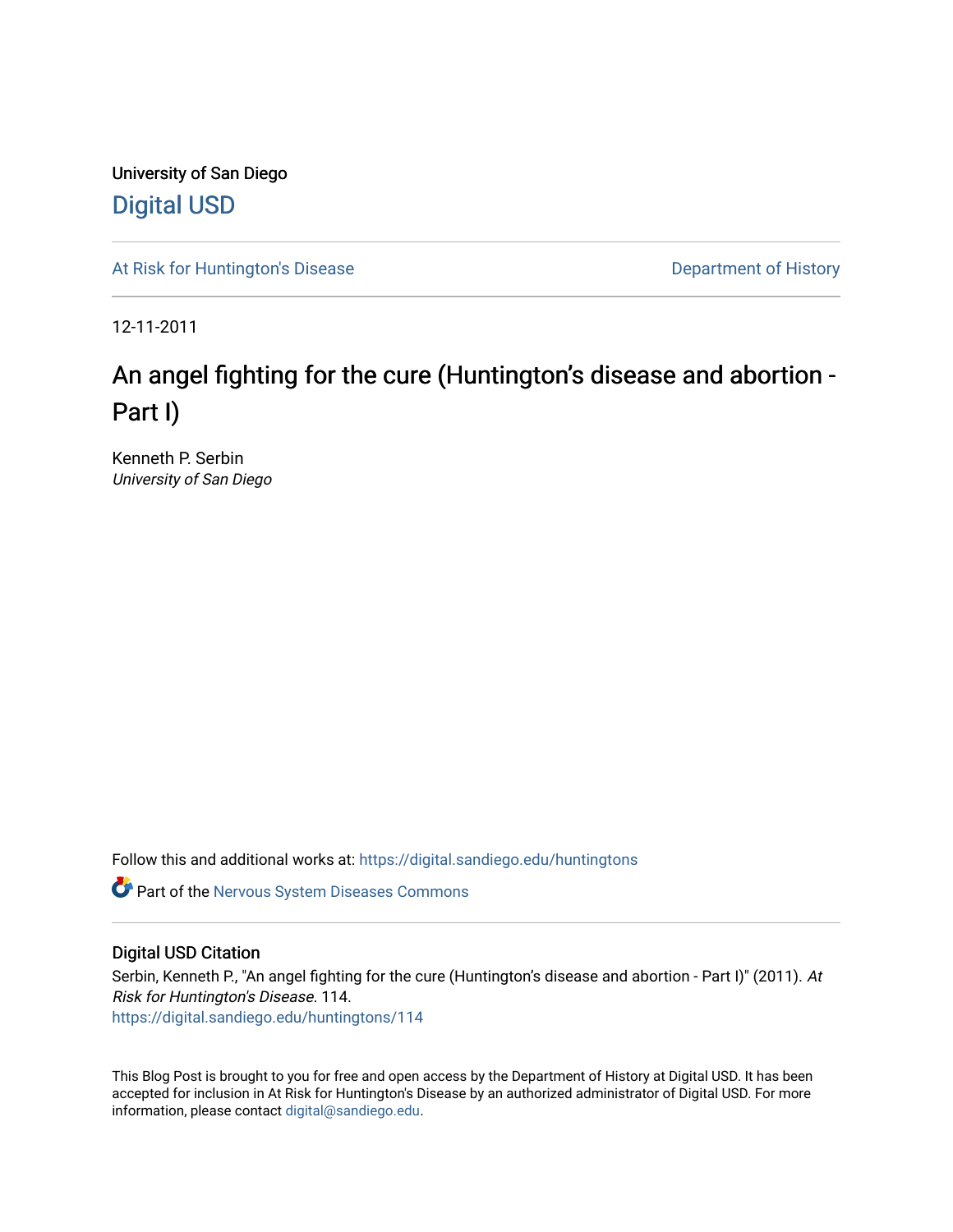# [At Risk for Huntington's Disease](http://curehd.blogspot.com/)

*HD is a genetically caused brain disorder that causes uncontrollable bodily movements and robs people's ability to walk, talk, eat, and think. The final result is a slow, ugly death. Children of parents with HD have a 50-50 chance of inheriting the disease. There is no cure or treatment.*

# Blog Archive

- $\blacktriangleright$  [2021](http://curehd.blogspot.com/2021/) (12)
- $2020(16)$  $2020(16)$
- $2019(19)$  $2019(19)$
- $2018(16)$  $2018(16)$
- $2017(14)$  $2017(14)$
- $2016(13)$  $2016(13)$
- $\blacktriangleright$  [2015](http://curehd.blogspot.com/2015/) (24)
- $2014(24)$  $2014(24)$
- [►](javascript:void(0)) [2013](http://curehd.blogspot.com/2013/) (30)
- $\blacktriangleright$  [2012](http://curehd.blogspot.com/2012/) (26)
- $2011(33)$  $2011(33)$ 
	- [▼](javascript:void(0)) [December](http://curehd.blogspot.com/2011/12/) (2)

Kate's untested baby [\(Huntington's](http://curehd.blogspot.com/2011/12/kates-untested-baby-huntingtons-disease.html) disease and abo...

An angel fighting for the cure [\(Huntington's](http://curehd.blogspot.com/2011/12/angel-fighting-for-cure-huntingtons.html) disea...

- $\blacktriangleright$  [November](http://curehd.blogspot.com/2011/11/) (4)
- [►](javascript:void(0)) [October](http://curehd.blogspot.com/2011/10/) (4)
- [►](javascript:void(0)) [September](http://curehd.blogspot.com/2011/09/) (2)
- $\blacktriangleright$  [August](http://curehd.blogspot.com/2011/08/) (1)
- $\blacktriangleright$  [July](http://curehd.blogspot.com/2011/07/) (2)
- $June (2)$  $June (2)$
- $\blacktriangleright$  [May](http://curehd.blogspot.com/2011/05/) (4)
- $\blacktriangleright$  [April](http://curehd.blogspot.com/2011/04/) (4)
- $\blacktriangleright$  [March](http://curehd.blogspot.com/2011/03/) (3)
- $\blacktriangleright$  [February](http://curehd.blogspot.com/2011/02/) (3)
- $\blacktriangleright$  [January](http://curehd.blogspot.com/2011/01/) (2)
- $2010(26)$  $2010(26)$
- $2009(21)$  $2009(21)$
- $2008(7)$  $2008(7)$
- $2007(7)$  $2007(7)$
- $2006(4)$  $2006(4)$
- $\blacktriangleright$  [2005](http://curehd.blogspot.com/2005/) (17)

About Me **GENE [VERITAS](https://www.blogger.com/profile/10911736205741688185)** 

View my [complete](https://www.blogger.com/profile/10911736205741688185) profile

HD Links

#### SUNDAY, DECEMBER 11, 2011

# An angel fighting for the cure (Huntington's disease and abortion – Part I)

Lying in a hospital birthing room, Christina Wright held her premature infant son Timothy John awhile in her arms and, after he died, handed his tiny body over for research that might help save her husband and thousands of others from Huntington's disease.

On August 28, 2011, Timothy became an "HD angel," yet another mourned but deeply loved victim of this killer brain disease. His brain was donated [to a tissue bank at the University of British Columbia's renowned research](http://www.cmmt.ubc.ca/outreach/hd-clinic) program on Huntington's.

After the fetus tested positive for the abnormal gene that causes Huntington's, Christina and her husband Michael prayed at their local church in Coral Springs, FL, and then decided to abort their child in the 22nd week of the pregnancy. Hoping all along that they might carry the baby to term, they had already given him a name.

For more than ten years, Michael has helped care for his 54-year-old mother Gail Suvino, now residing in a nursing home with late-stage HD. In October 2010 Michael himself tested positive for the disease. He is 34, and he worries constantly about when his own symptoms will start.

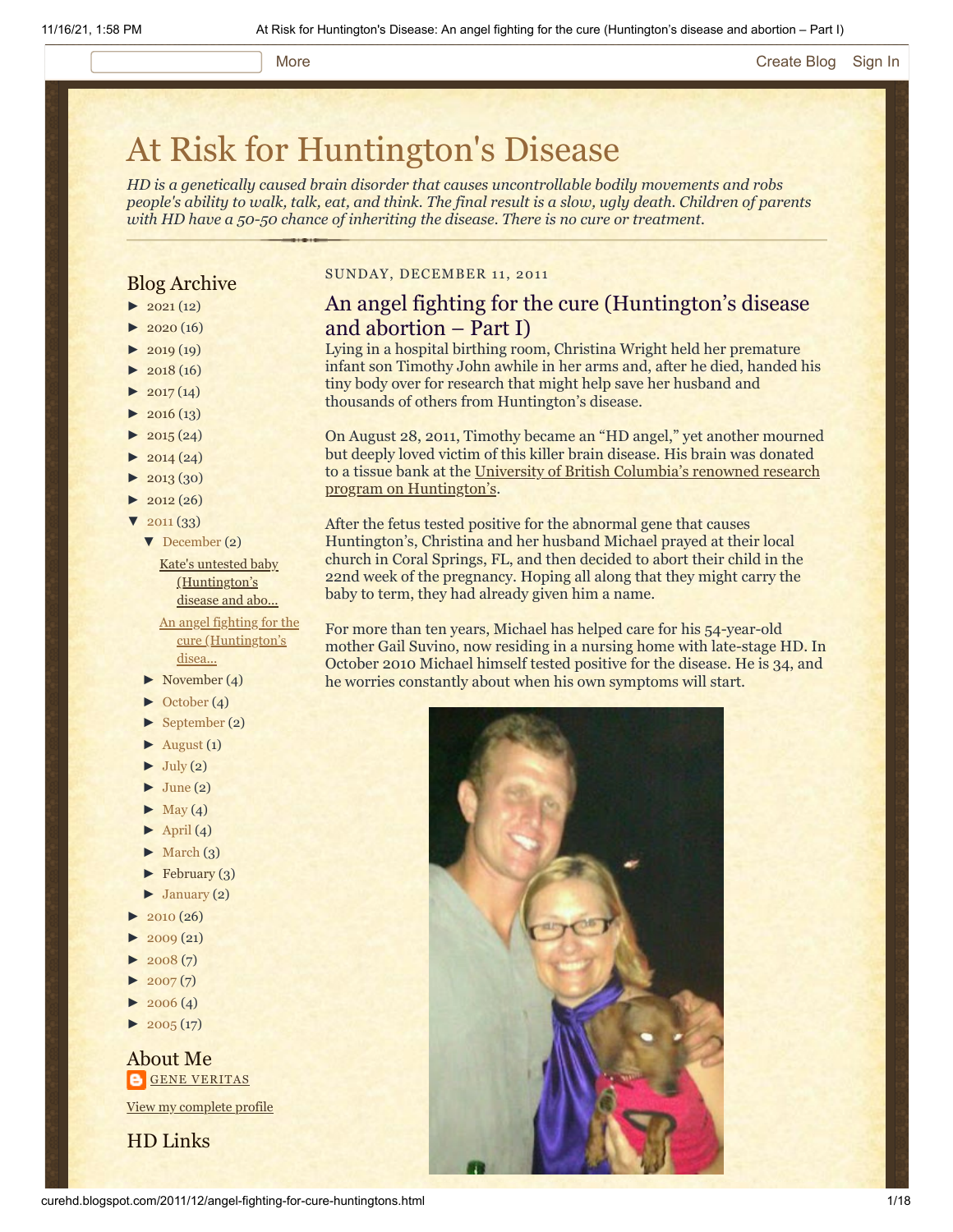*Christina and Michael Wright (family photo)*

#### **The 'toughest decision'**

Christina and Michael could not bear the thought of their son facing the threat of a life burdened with severe disabilities and ultimately cut short by years, if not decades.

"It was very hard for me," Christina said with great emotion in a phone interview on December 8. "I didn't know that he was going to be born alive. He was strong and a fighter and wanted to live, and that breaks our hearts."

"He looked just like me when he was born," said Michael, who had stood by Christina during the birth. "He had my big feet and chicken legs."

"This was the toughest decision we ever had to make," he continued. "I bring it up every day. A lot of people don't know what this disease does to a family. It does massive damage to a family."

#### **A birth with a research goal**

With medical assistance, a baby delivered at 22 weeks would have a 10 percent chance of survival, explained Christina, a pediatric nurse. Because this was an abortion, the medical team did not intervene to save Timothy. He died of heart and lung failure.

"I did not have a clinical abortion," Christina said, noting that in a standard abortion the mother is put under anesthesia and the fetus terminated and removed in pieces with the help of forceps. Under those circumstances, the brain could not have been used for research.

"I went through the birth to be able to donate the brain," Christina continued. "The doctors did insert pills into my cervix to induce my labor. I pushed him out. I delivered my son with the purpose of fighting this disease.

With great pain in her voice, Christina spoke of how she will miss her son.

"No one wants to hurt their child," she said. "We loved him so much. We always will. Even if we have ten children, we're always going to be missing one. He was our son and always will be. We have pictures of him. We have his ashes in an urn. He will live in our hearts forever.

"I feel like he's fighting in a different place," she added. "He's my husband's angel. My son can help save my husband. He's a warrior. I couldn't be more proud as a mom, to know that my son helped find a cure to beat this. Some moms want their children to be a doctor or a lawyer. Mine might help find the cure for a disease that destroys families."

# **Painful memories of another test**

When I read Christina's Facebook posting about Timothy on August 29, I felt terrible. I decided immediately that I would soon write an article for this blog about their plight. This is the first of two articles about HD and abortion.

Never an easy decision, abortion is even tougher for people of faith like the Wrights and a pediatric nurse like Christina. The disabling, ultimately deadly nature of HD further complicates that decision.

Interviewing the Wrights was one of the most difficult moments in my 13 plus years as an HD activist.

Listening to them sent my mind reeling back to the winter of 1999-2000,

[Huntington's](http://www.hdsa.org/) Disease Society of America [International](http://www.huntington-assoc.com/) Huntington **Association** [Huntington's](http://hddrugworks.org/) Disease Drug **Works** [Huntington's](http://www.hdlighthouse.org/) Disease **Lighthouse** [Hereditary](http://www.hdfoundation.org/) Disease Foundation [Huntington's](http://www.hdac.org/) Disease Advocacy Center Thomas [Cellini Huntington's](http://www.ourtchfoundation.org/) **Foundation** HDSA Orange County (CA) **[Affiliate](http://www.hdsaoc.org/)** HD Free with [PGD!](http://www.hdfreewithpgd.com/) [Stanford](http://www.stanford.edu/group/hopes/) HOPES Earth Source [CoQ10,](http://www.escoq10.com/) Inc.

# HD Blogs and Individuals

Chris Furbee: [Huntingtons](http://www.huntingtonsdance.org/) **Dance** Angela F.: Surviving [Huntington's?](http://survivinghuntingtons.blogspot.com/) Heather's [Huntington's](http://heatherdugdale.angelfire.com/) Disease Page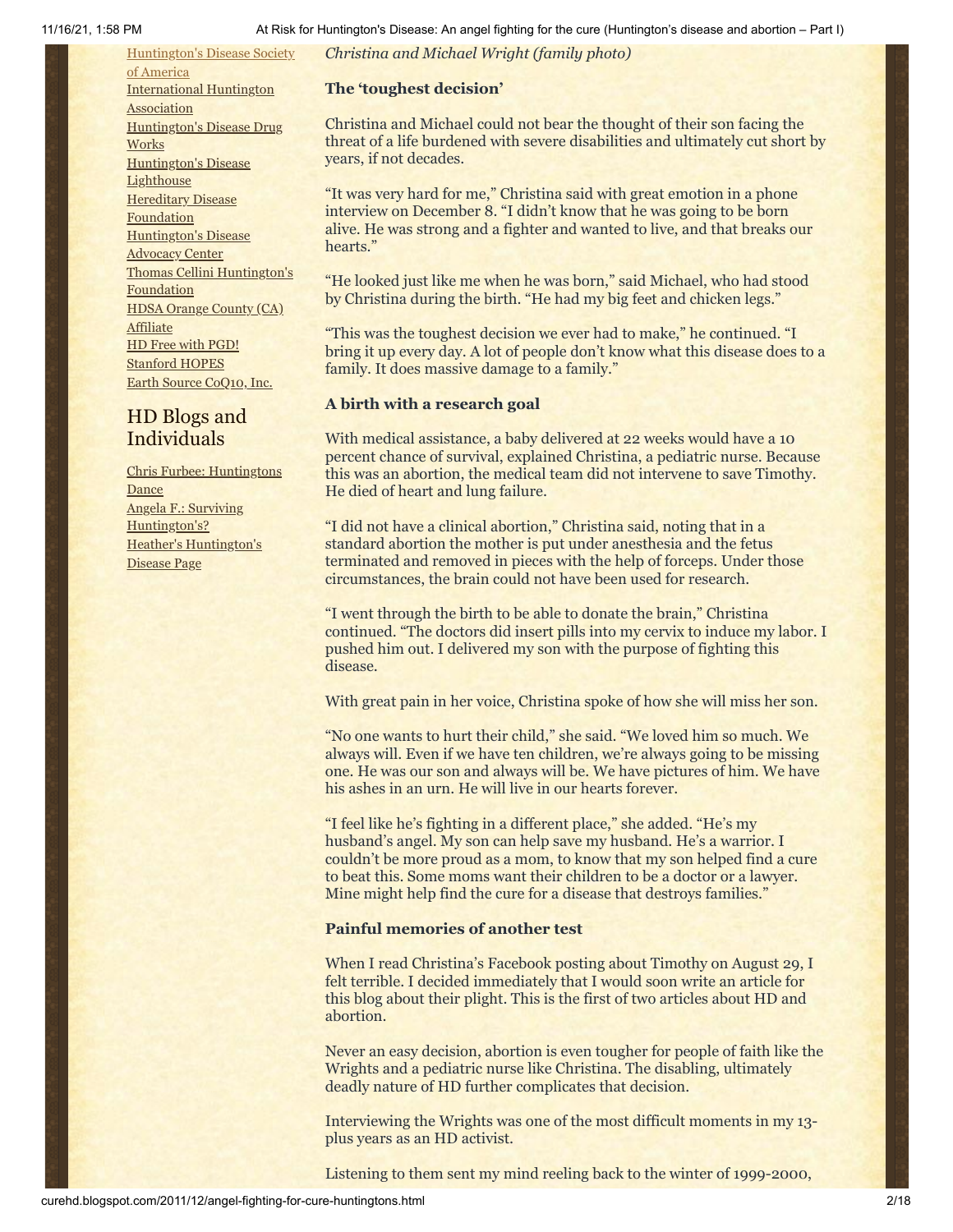when my wife and I tested our own baby for HD in the womb six months after I had tested positive for HD. As I told the Wrights, their experience closely resembled ours – except for the all-important fact that our daughter tested negative.

As I pictured Christina holding Timothy, I imagined what it would have been like if our daughter had died in her mother's arms immediately after birth.

I can't find the words to describe the pain I felt. I shared our family's story with Christina and Michael. I told them that I supported their decision and thanked them for donating Timothy's brain for such a worthy cause. "I appreciate that," Christina said.

In recounting the interview to my wife, I explained how the Wrights had oscillated between continuing and terminating the pregnancy. I then recalled our own situation. "Nobody knows for sure until they're actually faced with the decision," my wife said. I agreed.

#### **An HD-free child**

I am immensely relieved that our "miracle baby" is HD-free.

On several evenings this past week she and I happened to watch a recording of *[The Heart of Christmas](http://watchgmctv.com/heartofchristmasmovie)*, a new feature film based on the story of [Dax Locke](http://www.daxlocke.com/), a toddler whose battle against a rare form of leukemia mobilized the community to support his family and celebrate Christmas early so that he could enjoy it one more time before he died in 2009. Thinking of the Wrights, I felt so privileged to share these moments with her.

Last Saturday morning, after we accompanied her to a testing center for a private school entrance exam, I reflected on her progress in life and her immense potential.

The most powerful drive in life – more than the sex drive or anything else – is the need to nurture and protect a child. No calamity wounds a family more than the death of a child.

#### **An imperfect situation**

The Wrights' story reveals the tragedy of HD, the wrenching decisions it forces upon families, and the imperfect conditions under which they must make and carry out those decisions.

After meeting through Match.com and dating awhile, Christina and Michael married on St. Patrick's Day of this year. Michael, a beverage merchandiser who had to quit college in part to help care for his mother, had revealed to Christina that he had tested positive for HD but so far had not symptoms. Christina witnessed the tough reality of HD by meeting Gail.

"A lot of people would run the other way," Michael said. "She really loves me."

Christina, now 38, had been told by doctors that she couldn't get pregnant because of an irregular menstrual cycle since the age of 14 and, later, ten years of failed attempts to conceive in a prior relationship. She and Michael didn't use contraceptives.

The pregnancy caught the Wrights completely by surprise. Thus they hadn't had the opportunity to seek genetic counseling, nor could they resort to PGD [\(preimplantation genetic diagnosis](http://www.hdfreewithpgd.com/)), which would have allowed them to choose embryos without HD for implantation into her uterus.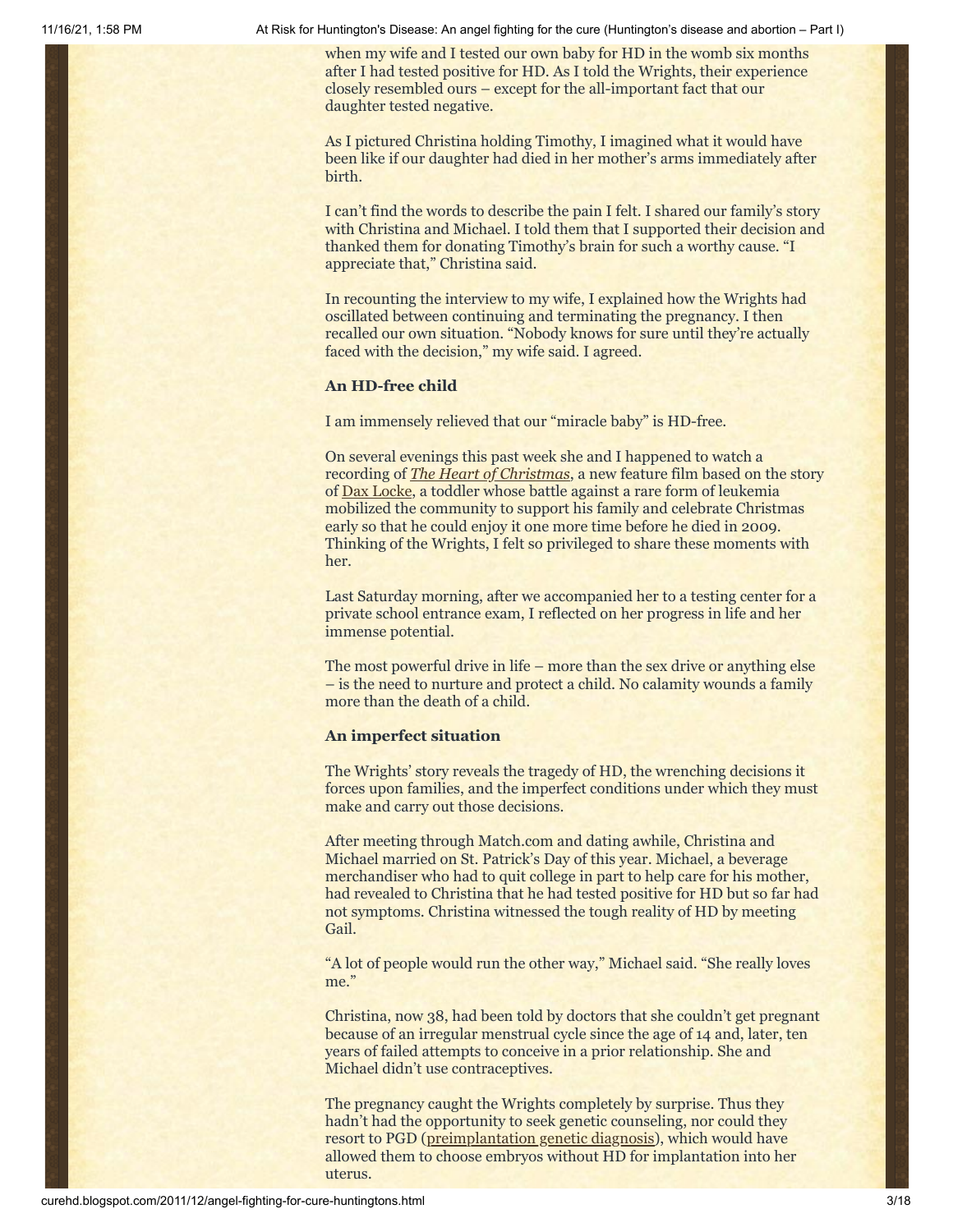#### **Pondering the results**

An amniocentesis was done on the baby at sixteen and a half weeks, the earliest possible moment. But the results of the HD test took three more weeks to arrive.

Michael's abnormal gene has 42 CAG repeats, whereas a normal huntingtin gene has only ten to 29. Those extra repeats cause the disease. Timothy had 40 repeats. Statistically speaking, Michael, who is 34, will probably develop symptoms sometime in his forties or fifties. Someone with 40 repeats might develop them a bit later, although, according to Michael, Gail's symptoms started around the age of 36 or 37, and she has only 36 repeats.

Although they are finding more clues, scientists still don't know exactly how and when the disease starts. Anybody with 40 repeats or more will definitely develop symptoms at some point.

The Wrights had learned that the child of a gene-positive man has a much greater chance of developing juvenile Huntington's disease, which can start as early as the toddler years. But that's because the father can often pass on *more* repeats, whereas a mother usually passes on her number. In this case, Timothy actually had fewer repeats.

"I almost don't want to know that, if that's the case," Christina told me after I explained my understanding of that connection between repeats and juvenile HD. "We very much wanted our baby. We feel that we gave him back to God, especially because we're Catholic."

#### **'We were bonding'**

The process of learning about their child's fate was awkward. The Wrights received the results of Timothy's HD test from an on-call obstetrician, rather than from their regular doctor, who was out of town. No social workers or geneticists were on hand to help clarify the information, and it was the first time the obstetrician had ever advised a patient on an amniocentesis involving HD.

The Wrights faced additional time pressure because in Florida a fetus at 24 weeks is considered viable, Christina explained. Had Timothy reached that age, the couple would have had to travel to another state for an abortion.

"We were both crying and both devastated," she said of the impact the news of Timothy's gene-positive result. "It was very difficult for us. I didn't think God would give us more than we could handle, and so I wanted to have our son.

"It wasn't just a pregnancy at that point. It was our son. We saw his picture on the ultrasound. I was gaining weight. I could feel him move. We were bonding with him. We started picking names. It was just very hard."

#### **Medical advice**

But the obstetrician told her that she "was being selfish and not considering the life of the child" if she went through with the pregnancy, she said.

Other doctors that the Wrights knew at the University of Florida in Gainesville – where Michael travels regularly to participate in an HD research study – couldn't tell the couple when the symptoms would occur and how bad they might be.

"We wanted to consult with them," Christina said, explaining that they spoke with these physicians via cell phone. "Their opinion meant more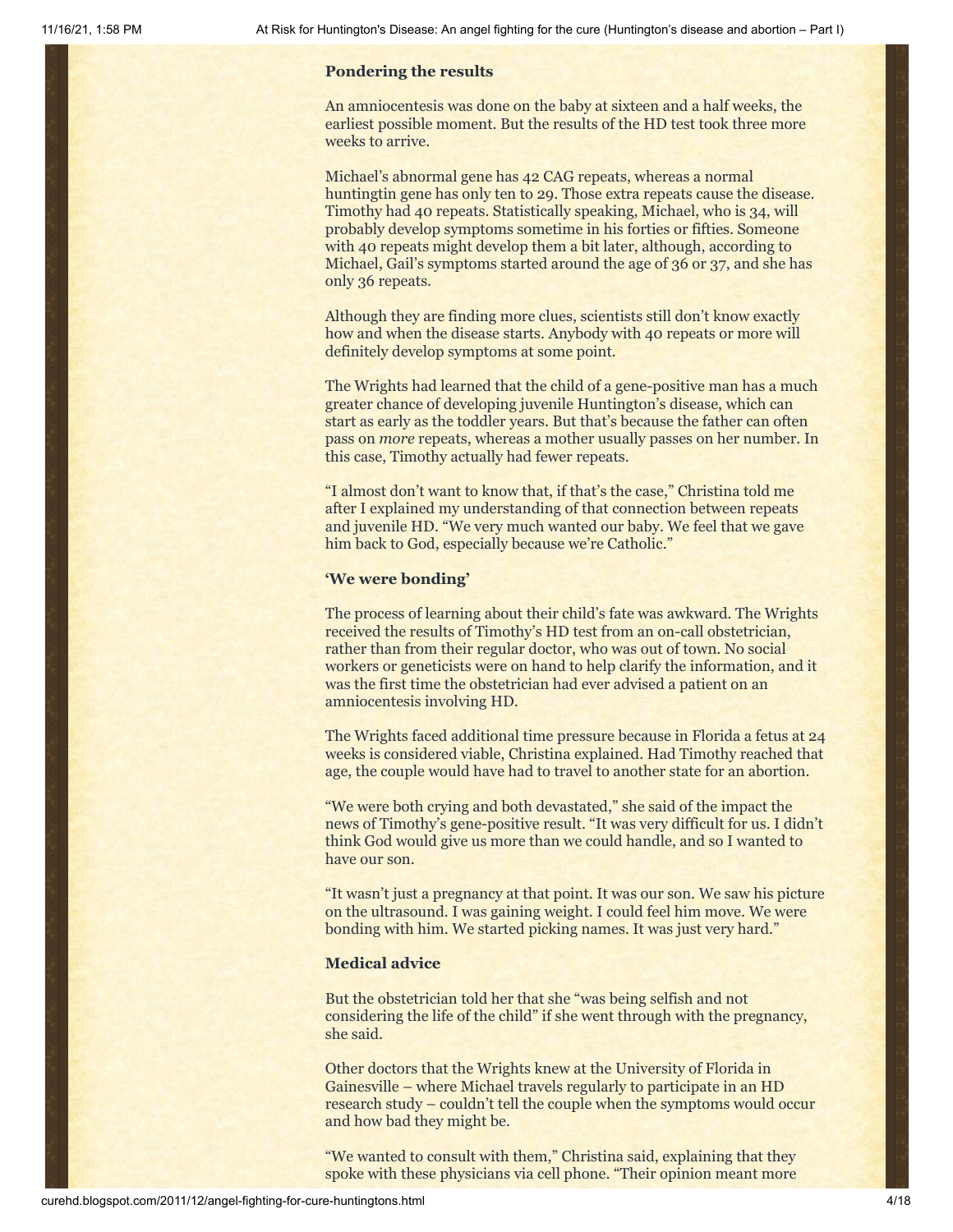than an obstetrician's. They agreed that it would be better not to have the child."

She added that these doctors did not mention the relationship between the CAG repeats and the age of onset.

All of the doctors led the Wrights to conclude that they would have a "sick baby," Christina said.

#### **Timothy's purpose**

Sitting in a pew at their church, the Wrights prayed and cried for more than an hour. The parish priest appeared and asked what was wrong, and, without mentioning HD or a genetic test, the couple explained that they had gotten "bad news" at the doctor's office and would have to deliver their child prematurely.

"He came into our room (at the hospital) and said a prayer and held our son and put some holy water on him and christened (baptized) him," Christina said, adding that Timothy was probably dead at that point. "It was very touching for us."

Timothy lived for about 90 minutes. The medical personnel needed to get his brain on dry ice in 30 or so minutes, and they shipped it to the University of British Columbia's [Huntington Disease BioBank](http://www.cmmt.ubc.ca/outreach/hd-clinic/tissue-bank). There scientists study tissue samples to understand "the way DNA changes associated with Huntington's disease affect the actual physical characteristics and proteins of the brain and tissues."

"That was one thing we were adamant about," Christina said. "If we were going to lose our son, we wanted something to come from this.

"We're not ashamed of what we did. We just want to help find a cure."

The couple wants to share their story to raise awareness about Huntington's and support the quest for a cure not just of HD, but other devastating neurological conditions such as Alzheimer's and Parkinson's, Michael added.

Timothy is now part of that quest.

"We felt that was his purpose," Christina said.

#### **Opinions on testing**

The Wrights still want a child and are now saving to afford PGD, which can cost upwards of \$10,000 and even twice that amount, depending on the circumstances. Their insurance doesn't cover it.

They believe that PGD is "the responsible thing to do," Christina said. She strongly disagrees with families that, when pregnant, choose not to test for HD via amniocentesis.

"With all that science has to offer, it's (also) the responsible thing to do," she said.

"Just think about the long-term effects if they don't do the right thing," Michael said. In using the latest scientific techniques, he and Christina aren't seeking the "perfect baby, but a healthy baby," he added. "You owe it to your family" to assure healthy genes, he said.

"God gives us these vessels, these instruments, this technology to guide us and help us along, especially in the medical field," Michael said. "Don't go through it blind-folded."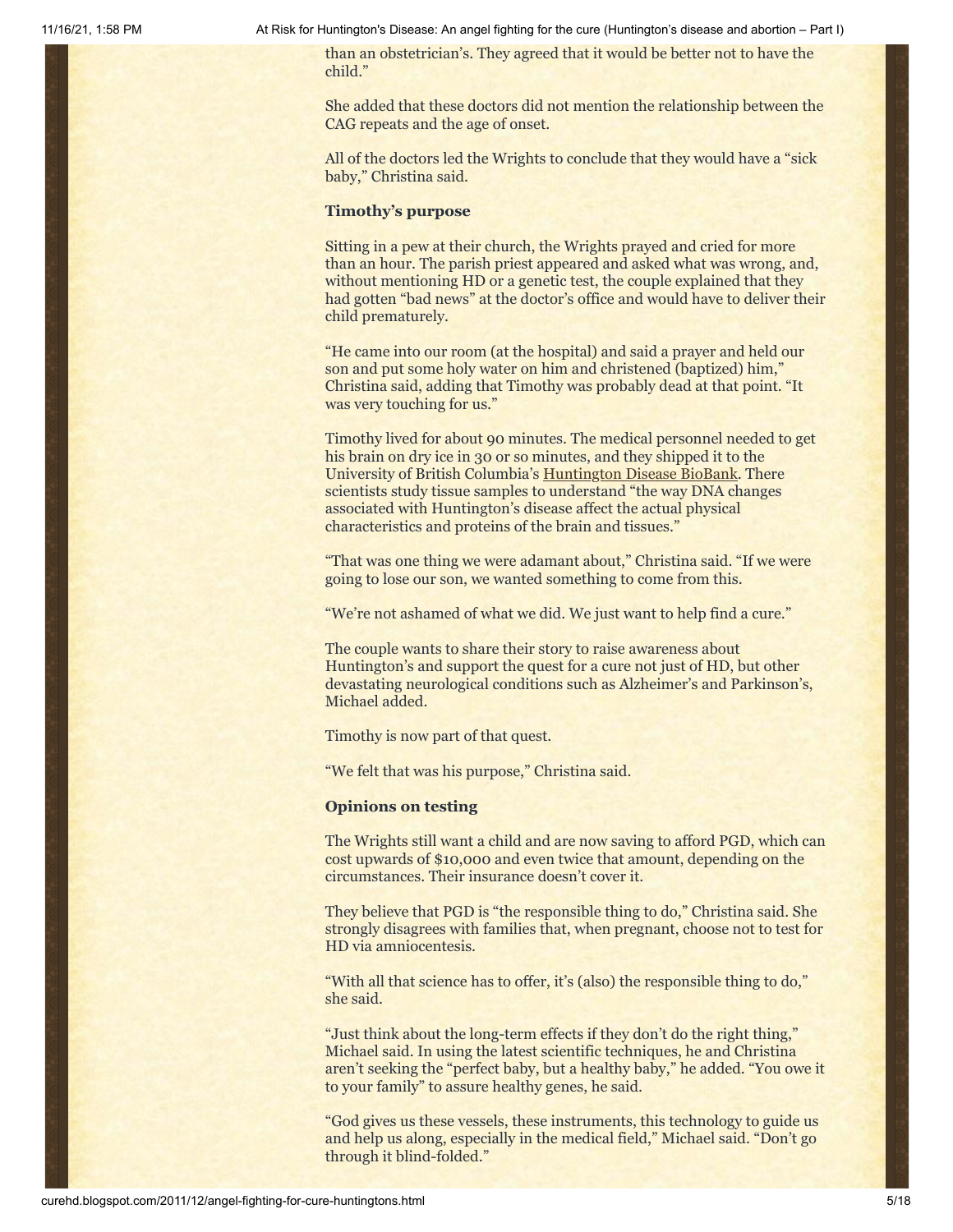More HD families need to "come out of the closet," Michael continued. HD is "not something to be ashamed of. People look at Mom and think it's a stroke. It hurts."

#### **Learning from the Wrights' example**

In concluding the interview, I told Michael that he and I were "brothers" in the fight to stay healthy and support the cause for the cure. I told Christina that she was my "sister" in the cause.

I've been meditating on Timothy and his parents. I pray that others don't have to face their terrible predicament, although many surely will until the medical community achieves greater awareness of the genetics of HD.

Ultimately, effective treatments or a cure would liberate people from this predicament.

We can learn much from Timothy John Wright. His parents gave us his brain for research – to serve the greater, common good. Understanding the bigger picture, Christina and Michael committed the ultimate act of human solidarity.

We in the HD community also need to see the greater good. Whenever possible, we need to participate in research. To do so, we must exit the terrible "HD closet." I myself remained pseudonymous, in the closet until [2010, and in February of this year I came out by delivering the keynote](http://curehd.blogspot.com/2011/02/unmasking-gene-veritas-huntingtons.html) speech to HD specialists from around the world gathered at a key conference in Palm Springs.

As Michael pointed out, we need to rise above the difficult feelings surrounding HD and gain heart from the fact that our participation in the quest for treatments and a cure is helping to create the dawn of a new era. Along with the scientists, we are taking a quantum leap in the study of the brain. We are the pioneers pointing the way to better brain health. We are doing something profoundly good and important.

#### **From suffering to progress for all**

In the past, many people – including my own family – have viewed HD as a matter of suffering. But today, with scientific progress, HD is about the human quest for a longer and more fulfilling life for all.

In the Bible, Abraham was willing to sacrifice his own son in a sign of complete commitment and love. Our collective human sorrow is captured In Michelangelo's *Pietà*, with Mary holding the body of her son Jesus after his crucifixion.

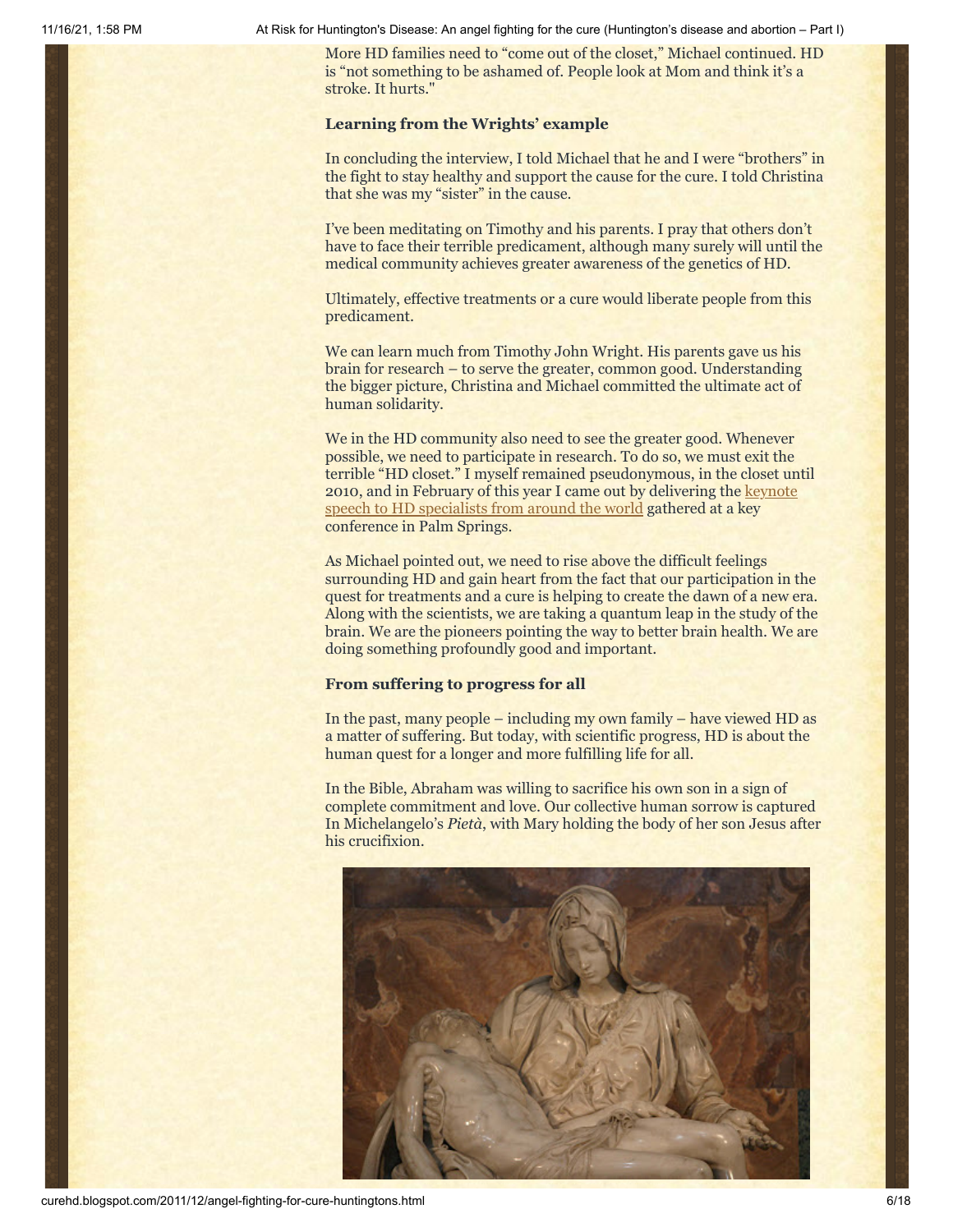11/16/21, 1:58 PM At Risk for Huntington's Disease: An angel fighting for the cure (Huntington's disease and abortion – Part I) *Michelangelo's* Pietà*, in St. Peter's Basilica in Rome*



*The mini-urn containing Timothy's ashes (family photo)*

We in the HD community are all Timothy John Wrights in our mothers' arms.

Indeed, we in the HD community endure great suffering. "You think, 'God can't be that cruel,'" Michael said.

But, like the Wrights, none of us should feel ashamed. This community has lots of love – and it shows it just as the Wrights have done.

*(The second part of this series will tell the story of Katelyn Sandbulte, a 20-year-old juvenile Huntington's disease patient in the first trimester of pregnancy.... At this special time of year, please remember to donate to the [Huntington's Disease Society of America](http://www.hdsa.org/).)*

Posted by Gene [Veritas](https://www.blogger.com/profile/03599828959793084715) at [9:35](http://curehd.blogspot.com/2011/12/angel-fighting-for-cure-huntingtons.html) PM X



Labels: [abortion](http://curehd.blogspot.com/search/label/abortion) , [activist](http://curehd.blogspot.com/search/label/activist) , [brain](http://curehd.blogspot.com/search/label/brain) , [cure](http://curehd.blogspot.com/search/label/cure) , [DNA](http://curehd.blogspot.com/search/label/DNA) , [gene-positive](http://curehd.blogspot.com/search/label/gene-positive) , HD [closet](http://curehd.blogspot.com/search/label/HD%20closet) , [Huntington's](http://curehd.blogspot.com/search/label/juvenile%20Huntington%27s), juvenile Huntington's, [love](http://curehd.blogspot.com/search/label/love), [PGD](http://curehd.blogspot.com/search/label/PGD), [pregnancy](http://curehd.blogspot.com/search/label/pregnancy), [research](http://curehd.blogspot.com/search/label/research), [symptoms](http://curehd.blogspot.com/search/label/symptoms), tested [negative](http://curehd.blogspot.com/search/label/tested%20negative), [treatments](http://curehd.blogspot.com/search/label/treatments)

#### 35 comments:

#### **Anonymous said...**

Dear God, I do not think this is the way to go in fighting HD...

4:36 AM, [December](http://curehd.blogspot.com/2011/12/angel-fighting-for-cure-huntingtons.html?showComment=1323693381511#c2866442200792216851) 12, 2011



#### **[jemi456](https://www.blogger.com/profile/15031537678455407834) said...**

*This comment has been removed by the author.* 5:01 AM, [December](http://curehd.blogspot.com/2011/12/angel-fighting-for-cure-huntingtons.html?showComment=1323694870521#c4139555591448512974) 12, 2011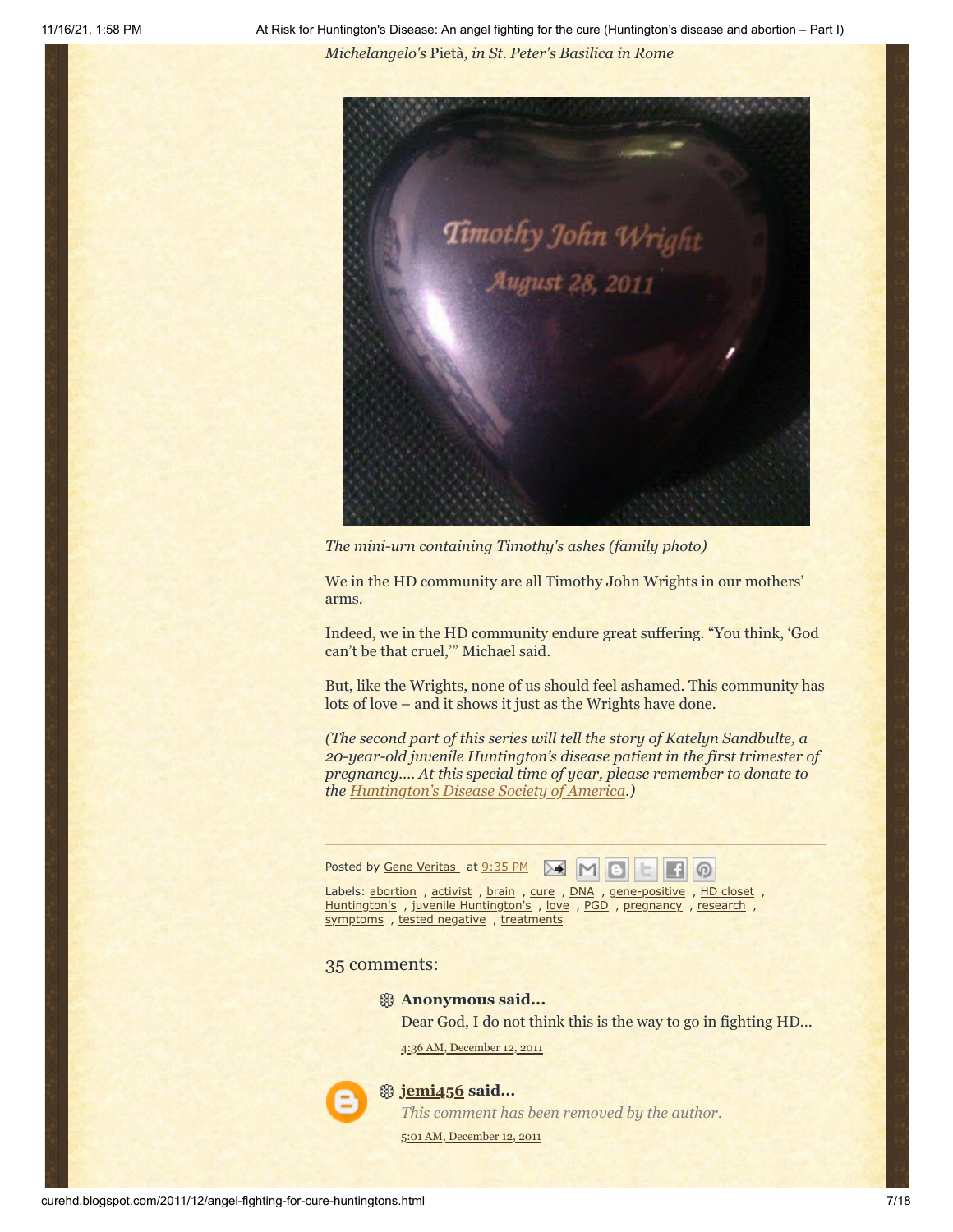#### **[jemi456](https://www.blogger.com/profile/15031537678455407834) said...**

*This comment has been removed by the author.* 5:16 AM, [December](http://curehd.blogspot.com/2011/12/angel-fighting-for-cure-huntingtons.html?showComment=1323695784772#c393045842133373216) 12, 2011



#### **[Stella](https://www.blogger.com/profile/03407483855797641612) said...**

Excellent post, Gene, about a very difficult situation. I really absolutely admire your bravery in exposing this disease in a realistic and un-apologetic way.

As for this family, I wish I could just hug them all.

8:35 AM, [December](http://curehd.blogspot.com/2011/12/angel-fighting-for-cure-huntingtons.html?showComment=1323707739185#c2284279376513621706) 12, 2011



# **[Eileen](https://www.blogger.com/profile/17846743925480044397) said...**

How sad that a precious life created by God has been murdered. There is nothing noble about donating his brain to research other than to appease the parents' guilt. Maybe Timothy could have lived long enough to grow up, go to school and discover the cure for Huntington's. I am mourning for Timothy today.

9:14 AM, [December](http://curehd.blogspot.com/2011/12/angel-fighting-for-cure-huntingtons.html?showComment=1323710047384#c1477210938440262935) 12, 2011



# **[Grannyjan](https://www.blogger.com/profile/02296457630541732399) said...**

While I can partly understand this couple's decision, I don't agree with it, and not for any religious reasons, but from having raised a JHD child and knowing the absolute joy she brought to all who knew her.

And yet, when my beautiful 17-year-old Keely died of JHD last Christmas Day, I was unable to donate her tissue for research, as we had so desperately wanted, because no pathology staff could be found to remove her tissue, due to the holidays. And we live a short ferry ride from UBC, where the tissue bank is. I am still very frustrated and angry about that! What a total waste of an opportunity to aid in finding a cure for HD and JHD.

10:15 AM, [December](http://curehd.blogspot.com/2011/12/angel-fighting-for-cure-huntingtons.html?showComment=1323713727418#c296735318518429438) 12, 2011

#### **Anonymous said...**

This is so incredibly sad. I am at risk for HD and have 2 children, one of which is only 7 months old. I could not imagine my life without my children. Huntington's is a horrible disease, but it should have been left in God's hands. Life is precious. Children die every day from a variety of different illnesses. Timothy could have lived a very productive life. 30 or 40 years is a long time to have a full life before being faced with the symptoms of HD. I will pray for that baby's soul. 10:21 AM, [December](http://curehd.blogspot.com/2011/12/angel-fighting-for-cure-huntingtons.html?showComment=1323714092911#c1247289787873872694) 12, 2011

### **Anonymous said...**

With a CAG of 40, that child could have lived to 60 without symptoms. There isn't much chance of JHD with that repeat,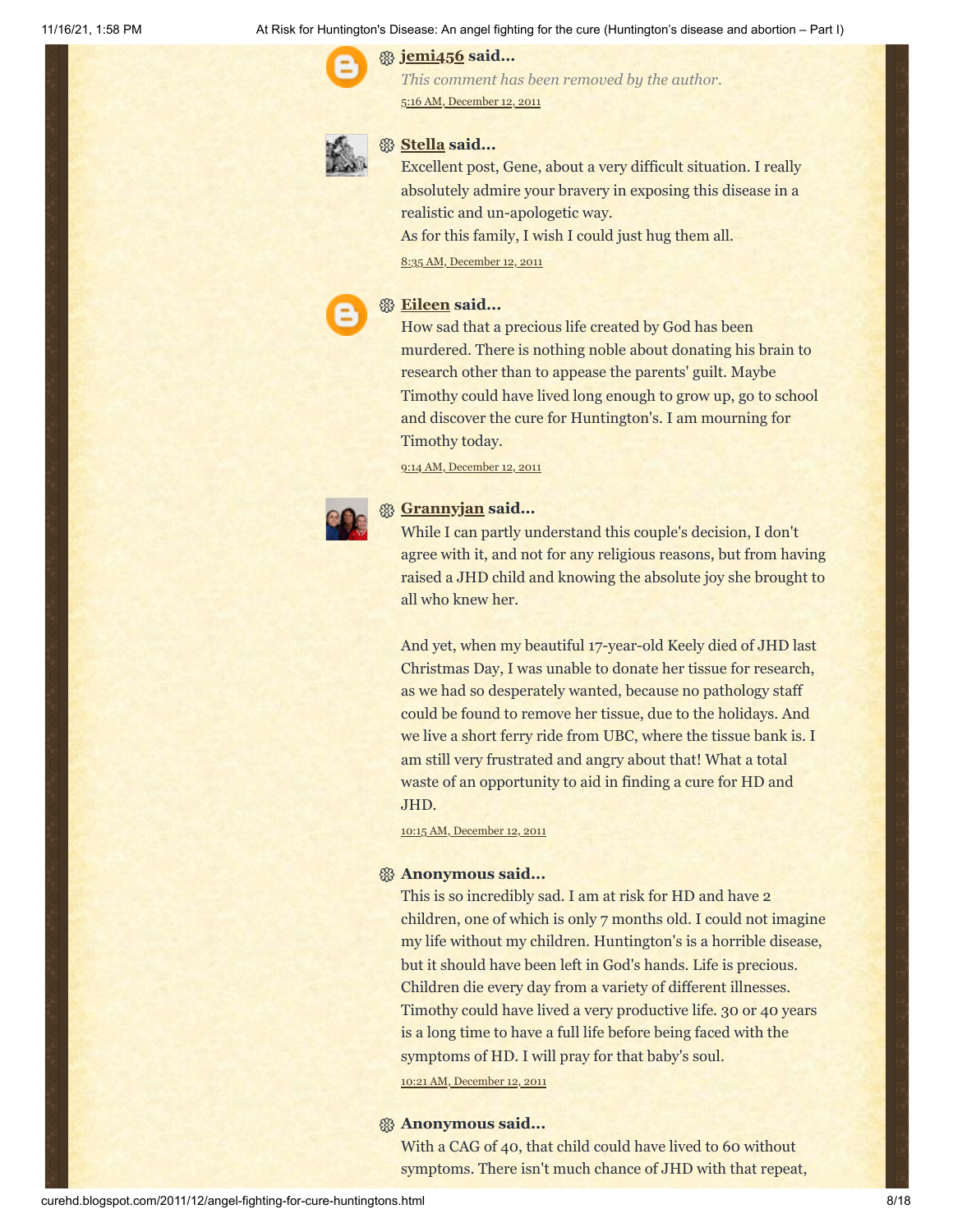even if from the father.

Also, there WILL be treatments in the next few years. I cannot understand what they have done. It has disgusted me. 11:27 AM, [December](http://curehd.blogspot.com/2011/12/angel-fighting-for-cure-huntingtons.html?showComment=1323718078289#c6419255475729943285) 12, 2011

#### **Anonymous said...**

I completely understand. I am also presymptomatic for HD and I plan that this disease stops with me.

Although I hope that there will be a cure there is none yet, so I would rather ensure that my child will not have to go through what I might have to when the symptoms begin. Plus since I know I have the gene it seems cruel to continue the terrible cycle.

If everyone who tested positive could stop the disease with them, the next generation would not be inflicted (aside from the cases where it randomly starts).

3:07 PM, [December](http://curehd.blogspot.com/2011/12/angel-fighting-for-cure-huntingtons.html?showComment=1323731256245#c8110069883233000150) 12, 2011

#### **Anonymous said...**

I cannot believe the medical community condones or recommends the above practices. This has disgusted and disturbed me and the fact that you as a resource in the Huntington's Community do not have any issues with this is even more concerning. Calling it god's will is even more disturbing.

A 22 week old baby is almost viable - to kill an otherwise perfectly healthy baby because of a disease that will not hit for 40 + years (which means 40+ years of research for a cure and normal life) is not right. These standards need to be CHANGED.

Illness and death is part of life weather it is Huntington's disease or cancer or simply old age. Every family has their own struggles. My mother-in-law passed away of cancer before my Huntington's Diseased mom even had symptoms. Should someone's life be terminated if they test positive for cancer as well? Where does this all stop.

I honestly had to read the story three times because I could not believe it was true.

3:13 PM, [December](http://curehd.blogspot.com/2011/12/angel-fighting-for-cure-huntingtons.html?showComment=1323731627760#c4504701670598635626) 12, 2011

#### **Anonymous said...**

Obviously this topic is going to be heavily debated due to how it is seen as controversial, hopefully people will keep their negativity and rude comments to themselves. I would not want to be in that position and it is not my place to judge others on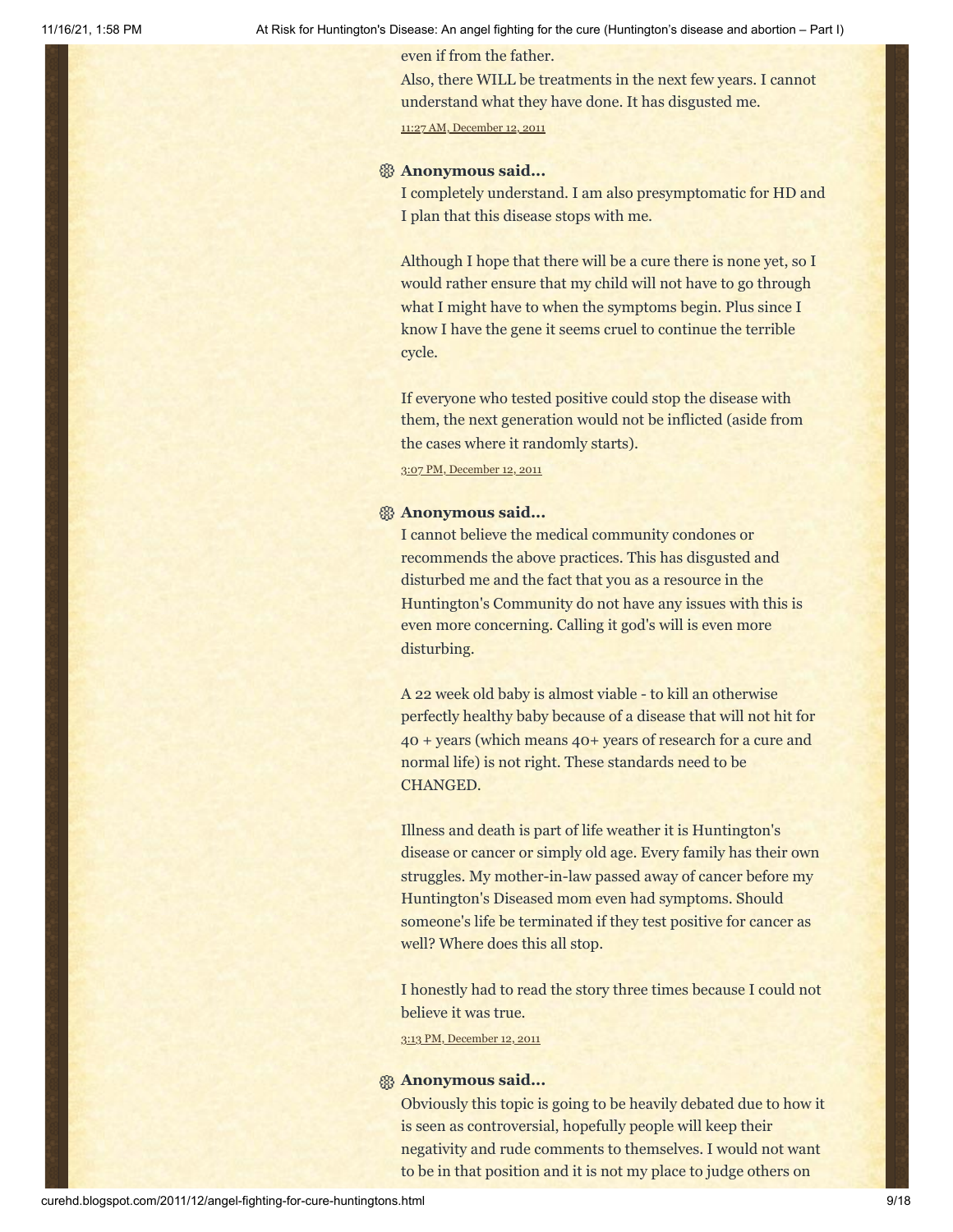actions when I have no frame to begin to compare that type of decision. Thanks for writing about it.

3:40 PM, [December](http://curehd.blogspot.com/2011/12/angel-fighting-for-cure-huntingtons.html?showComment=1323733209053#c8425650860547467242) 12, 2011

#### **Anonymous said...**

You mention Mother Mary holding the body of her son Jesus after His crucifixion and how this shows our collective human sorrow.

I agree, contemplating the life of Christ through the eyes of His mother Mary helps me in my struggles with HD. I pray the Rosary "The Seven Sorrows of Mary." Through this I can understand the suffering she and her Son went through for our salvation. I can also imitate their example when dealing with HD in my life.

It is advent and we wait the coming of Christ. What if Mary had said "no" to God's request to be the mother of Jesus? What if she had killed her Son to save herself and her Son from a life with suffering? Jesus died a horrible death in his 30's. Wasn't this His Father's plan?

5:45 PM, [December](http://curehd.blogspot.com/2011/12/angel-fighting-for-cure-huntingtons.html?showComment=1323740725298#c2511006911355001622) 12, 2011

#### **Anonymous said...**

Shame on ALL of you that criticize them. None should judge unless you have been in their shoes and personally know them. I have the wonderful privilege to know them and they are the most loving and gracious people I have ever met. This decision was hard for them but good parents make what they think are the best decisions for their children. I support them and stand by them 110%. They are, in my eyes, WONDERFUL parents. Shame on all of you for judging them.

I love you both and God bless

7:32 PM, [December](http://curehd.blogspot.com/2011/12/angel-fighting-for-cure-huntingtons.html?showComment=1323747149326#c6410872956114801883) 12, 2011

# **[Kate's Kronies](https://www.blogger.com/profile/14783112013158512961) said...**

i have a child with JHD... i know the family of my daughter father who passed away at age 33.. she is 20..

I cant even think of life without her. But i cant judge the wrights either.. instead when they posted it I prayed for them and for their pain.. it is sad every way around.. I dont agree with their choice but i ask our HD family to show the Wrights the same love you do to those of us who have child or children living with JHD and HD.

7:41 PM, [December](http://curehd.blogspot.com/2011/12/angel-fighting-for-cure-huntingtons.html?showComment=1323747694392#c7080204029179502552) 12, 2011

#### **Anonymous said...**

I expected to read comments about the Wright's murdering their baby. I respect there decision. They made the most difficult choice a parent could make. But what kind of life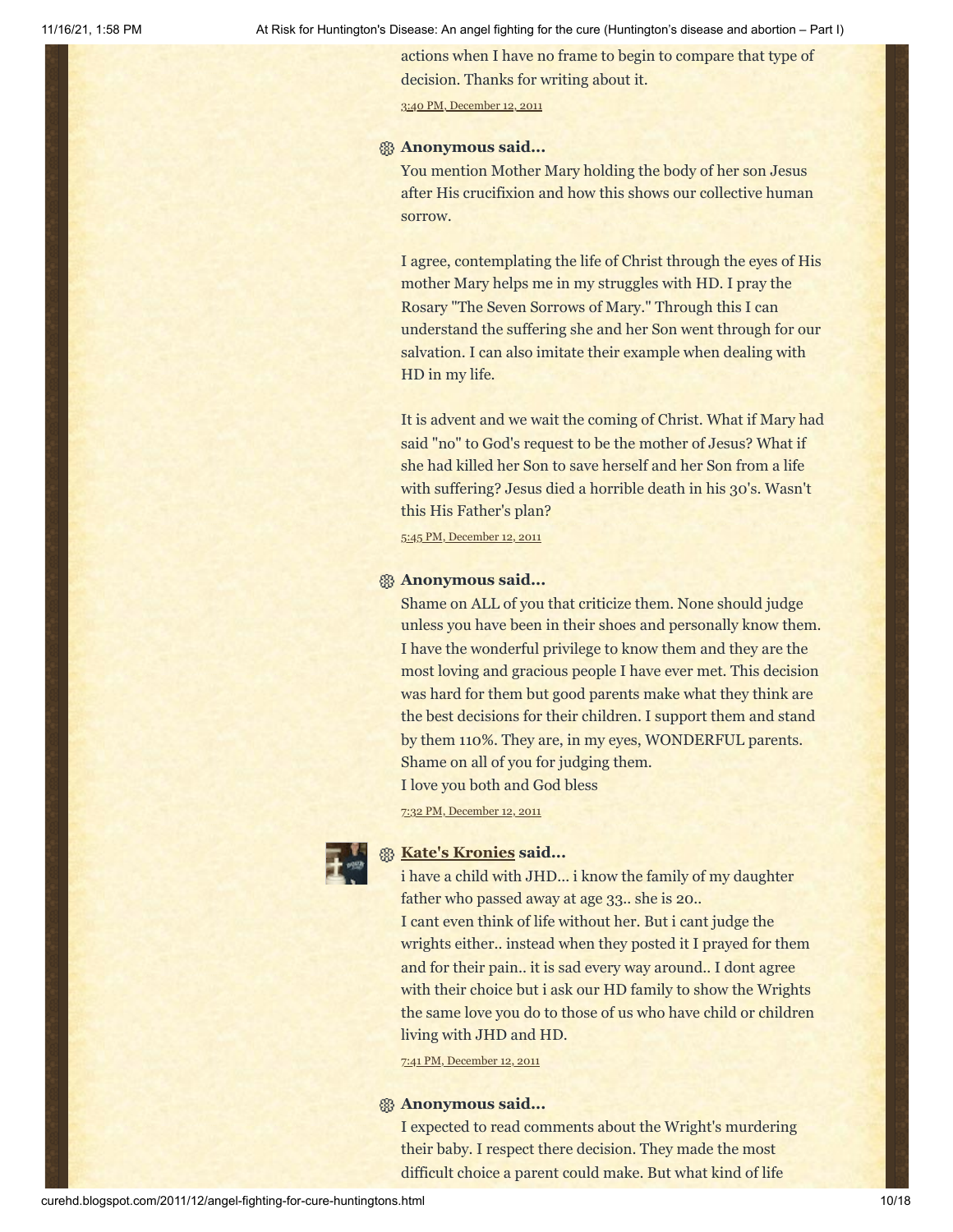would they have knowing that Timothy would develop the disease. When you go through pre-symptomatic testing, you are made aware that if you have a positive result, you could become paranoid that every little tremor or unusual movement and think that it is the disease. Can you imagine going through life like this. It is bad enough for an adult to face the fact that they will develop HD. They have done more than enough donating Timothy's brain to research to help find a treatment and hopefully a cure. They do not need holier than thou calling them murderers to add to the pain. Even if they are working on treatments, the progress with HD has been slow. You do not know if there will be a treatment by the time Timothy developed symptoms or not. The Wright's did what they felt was the right thing to do. They wanted to protect him from possible suffering as any parent would.

This topic is not always black and white and it is easy for someone to talk and call someone else a murderer if they have never been in that situation. Maybe you shouold walk in their shoes before ever opening the mouth. You cannot understand until you have been there or experienced a family member go through this disease.

9:02 PM, [December](http://curehd.blogspot.com/2011/12/angel-fighting-for-cure-huntingtons.html?showComment=1323752563601#c5008112234889693256) 12, 2011



#### **[Paul Ware](https://www.blogger.com/profile/00560327271258150142) said...**

My heart breaks for the Wrights who were failed by the medical system. Unlike them, I was informed of the risk of passing on my possible HD to a future generation and the appropriate tests after my vasectomy to guarantee some child would not pay for my genetic pool. I was tested twice after my surgery to make sure my mother's HD would end at me (I've since tested HD+). The Wrights deserved the best modern science could give them in a world where procedures such as PGD-IVF exist, not the the worst of modern science as they had to endure.

10:56 PM, [December](http://curehd.blogspot.com/2011/12/angel-fighting-for-cure-huntingtons.html?showComment=1323759363064#c7709949800416969334) 12, 2011

#### **Anonymous said...**

HD is one of the worst diseases out there. I can't understand why anyone would risk having a child that could inherit HD. That is cruel.

The Wrights had to do what they did. Thank God they had the courage.

7:25 PM, [December](http://curehd.blogspot.com/2011/12/angel-fighting-for-cure-huntingtons.html?showComment=1323833117131#c5719384397271405829) 13, 2011

#### **Anonymous said...**

sad so sad...HD sucks no matter what.. and we all should support each other.. it totally sucks

9:42 PM, [December](http://curehd.blogspot.com/2011/12/angel-fighting-for-cure-huntingtons.html?showComment=1323841366651#c2885285918760696824) 13, 2011

#### **Anonymous said...**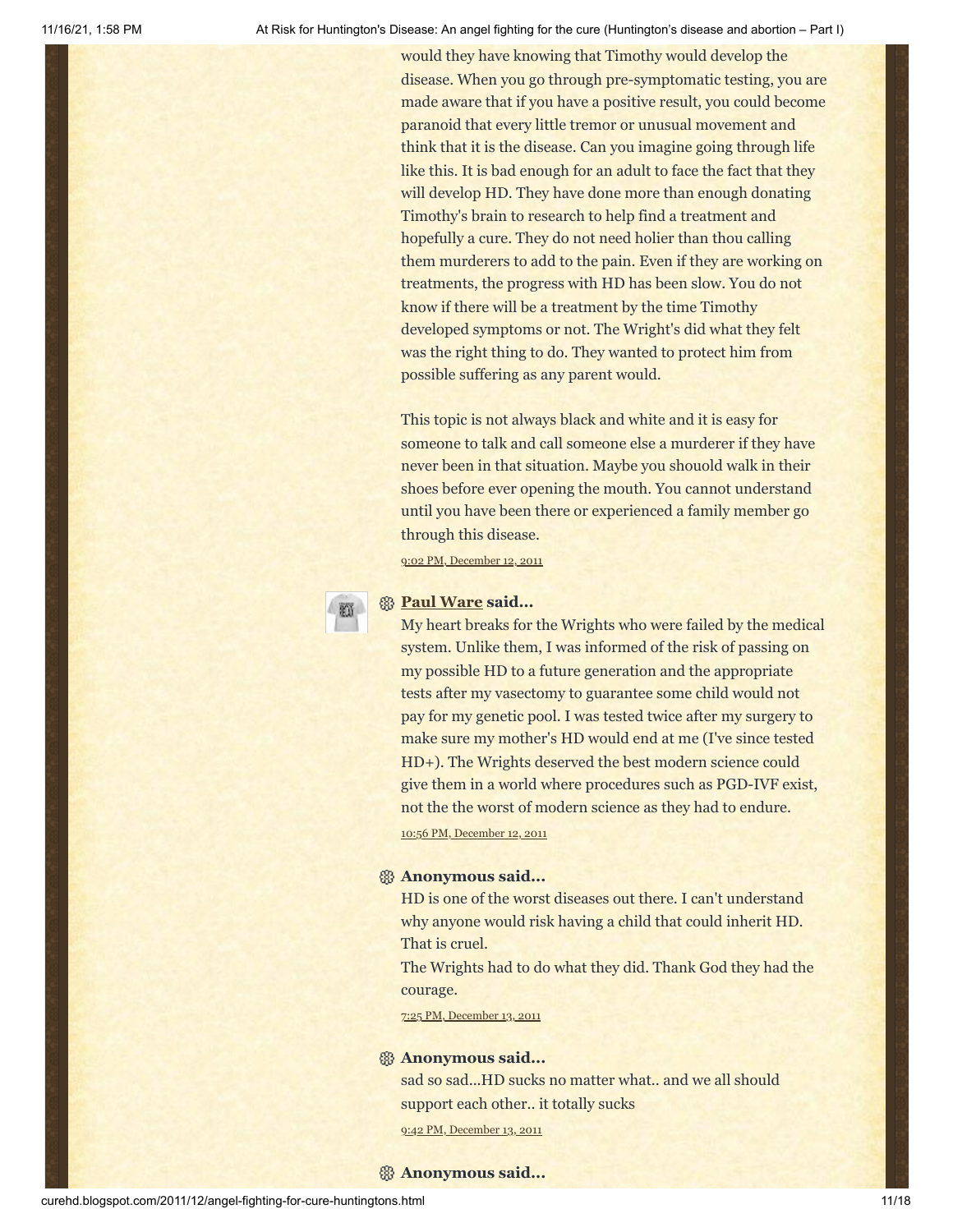I have pre-symptomatic HD and I am disgusted by the idea that this parents used me as a reason to murder their innocent child. I have choose to have a tubal ligation to prevent this from happening in the beginning. These parents used their child as a pawn because they were to scared to deal with it. That is disgusting.

10:16 AM, [December](http://curehd.blogspot.com/2011/12/angel-fighting-for-cure-huntingtons.html?showComment=1323886586356#c3001296999225103769) 14, 2011

#### **Anonymous said...**

Clearly this is a very difficult situation for all of us, but the HD community must work together. There are just too few of us to condemn each other. Each individual family deals with the disease the best they can. Even when we disagree, we must enfold other HD families in our arms and hearts. We will find a cure for this disease, but as a community we must all work for that end. The Wrights did that with much heart break. The rest of us need to support them even if we would have chosen differently.

10:17 AM, [December](http://curehd.blogspot.com/2011/12/angel-fighting-for-cure-huntingtons.html?showComment=1323886641628#c8371600786788965188) 14, 2011

#### **Anonymous said...**

#### Gene,

I have read and reread your blog for 2 days and have had 2 sleepless nights because I was not sure how to respond. I think that posting this article glorifying the killing of a baby is irresponsible of you. As a leader in our HD comm...unity you should be more responsible in your writing. It makes me as a leader realize that we are failing as a community when the facts that this family had to base their decision to kill their child were so wrong. The baby had a 40 repeat, with that repeat the risk of Jhd is not there. Chances are the child would not show symptoms until way later in life. He would have most likely lived a full life. Is makes me sad to hear that there were doctors that would participate in the killing of this baby. It makes me realize that we need to be educating our health care providers of the facts. We need to be valuing the life of everyone in our HD community.

You are a powerful voice in our community and I am disappointed in your blog especially around the Holiday season.

Why are we not highlighting the wonderful stories of caregivers that dedicate their lives to caring for their family members or the families who are so brave to live with HD everyday knowing that some day they will have symptoms, but still living everyday to the fullest. It is sad that a family who kills their baby because it has the gene for HD is glorified.

God Bless,

Kendell Aitchison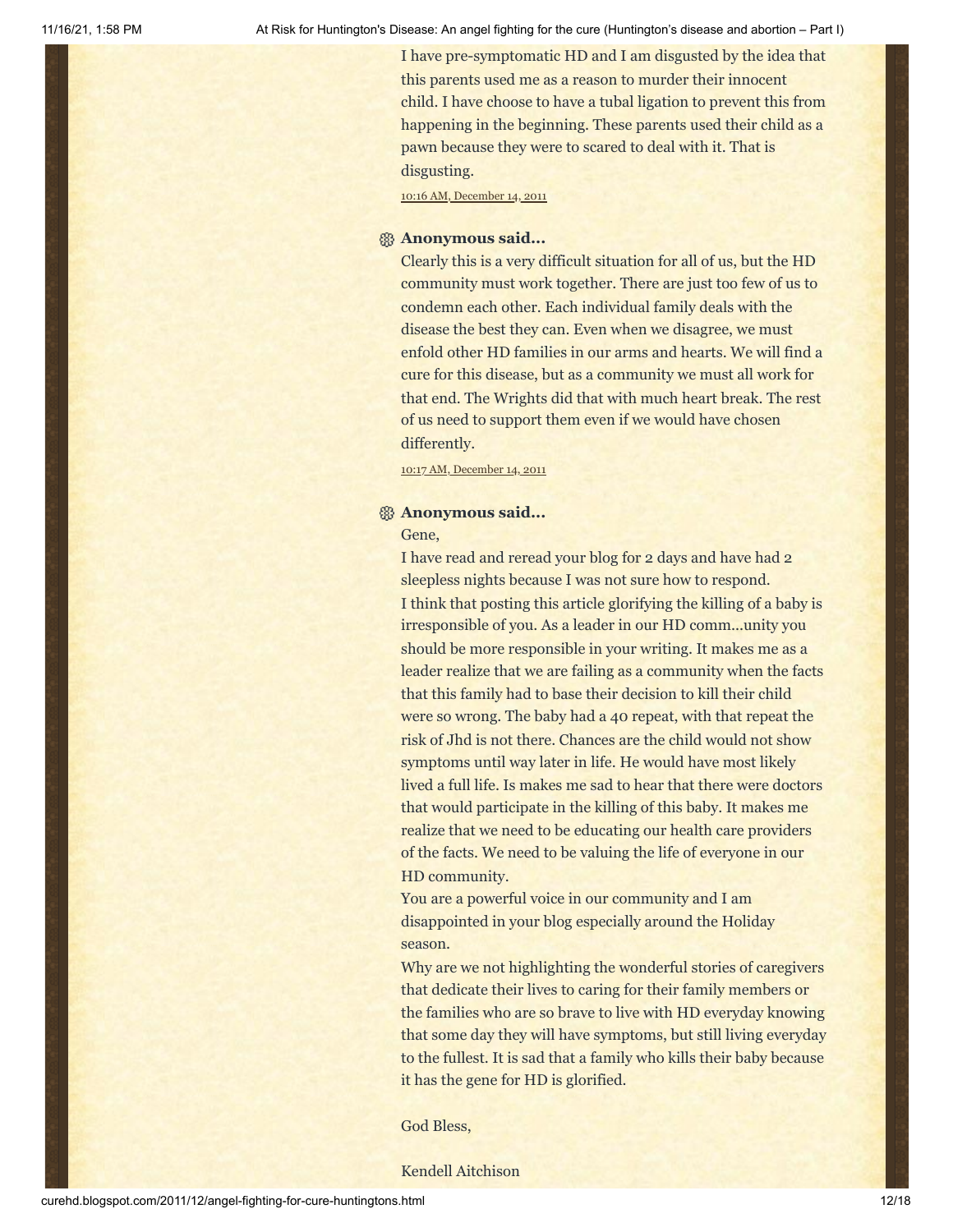1:49 PM, [December](http://curehd.blogspot.com/2011/12/angel-fighting-for-cure-huntingtons.html?showComment=1323899382523#c5749719757978223507) 14, 2011

# **Christina Wright said...**

WOW!!!

To those who's comments were kind and understand, Thank you <3

To those of you that called me and my husband a "murder"... o.k.!!

If you feel better, congrats!!

But know this, you did NOT hurt me or my husband, cause we aren't ashamed of what we did!!

We are proud of Timothy John's purpose to the world, helping science fight HD. and as parents, we loved him enough to give him back to God and save him from a life of suffering.

Every couple with a HD-positive partner has to make choices regarding the risks of passing the gene on... and I commend those like us that will NOT pass the gene on to a child... that is guilt we couldn't live with!! But no, we do NOT feel guilty for giving our son back to God. or planning to use IVF with PGD in the near future.

5:23 PM, [December](http://curehd.blogspot.com/2011/12/angel-fighting-for-cure-huntingtons.html?showComment=1323912209608#c3223839946565410057) 14, 2011

#### **Susan Blankenbecler said...**

Gene,

I read this post with tears streaming down my face for the Wrights and for all who have been at risk or who have tested positive and wanted to start a family. I know the pain of that struggle personally, but was blessed to test negative then have children later in life.

Each couple has to make these decisions for themselves and none of us has any right to cast judgement based on what may be right for us.

For me, I did not have my children until I knew my status but my sister did not make the same choice. She has two beautiful daughters who are very active in the HD community, one who is studying to be a neurologist the other is in high school. My sister is in the early stages of HD. Was she wrong? I cannot imagine life without those girls! Life would not be the same without them but I could not have done the same.

Clearly the Wrights felt the same way. Maybe we should all keep our opinions and judgement to ourselves and wish them peace and comfort in this holiday season.

7:14 PM, [December](http://curehd.blogspot.com/2011/12/angel-fighting-for-cure-huntingtons.html?showComment=1323918862666#c3398042825686363062) 14, 2011

**Anonymous said...**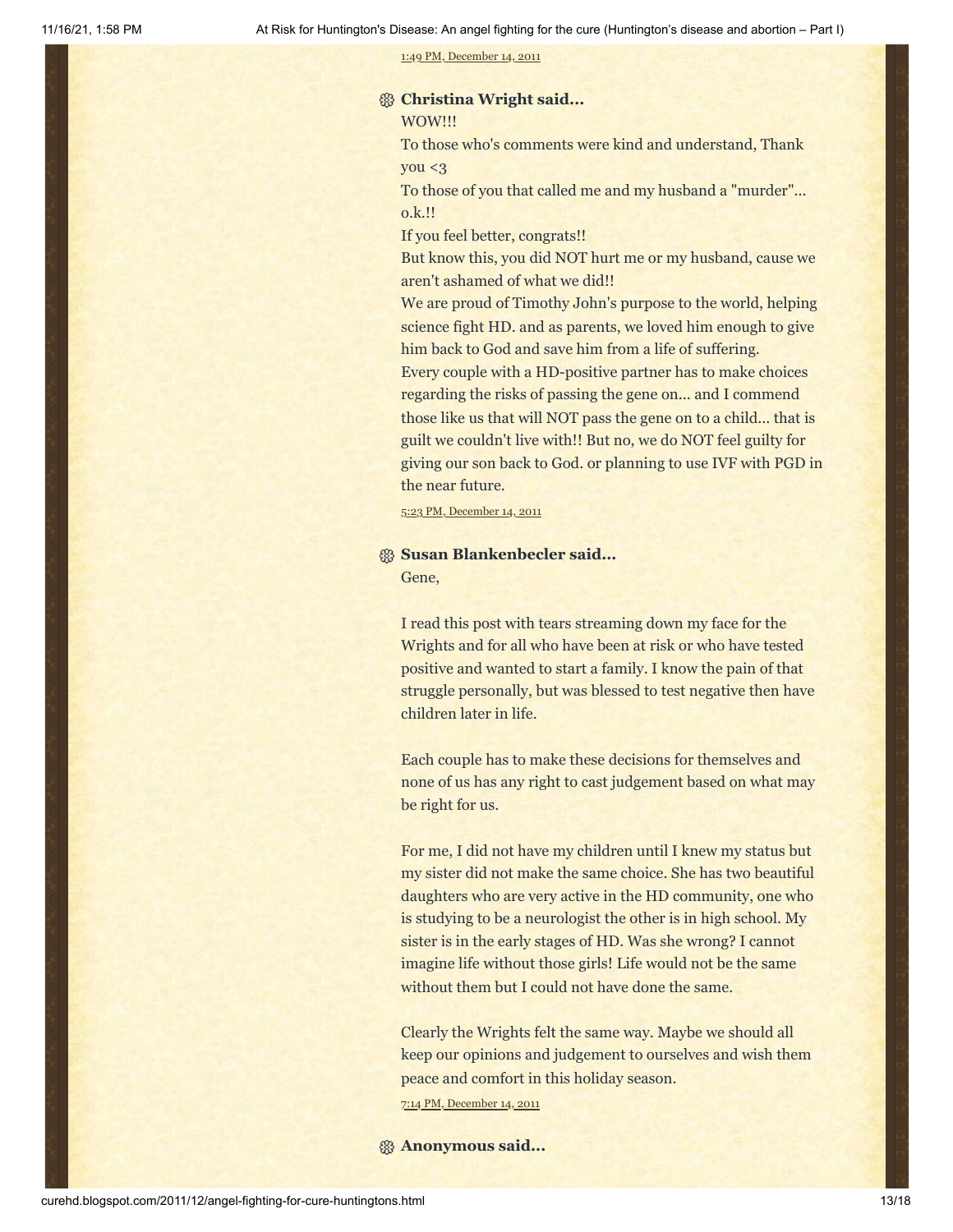Unexpected pregnancies happen. It is important that the HD community be educated on its options for clear decision making in cases such as these. You have read above about testing with amniocentesis at 16 weeks with results returned at 19 weeks. My partner and I had an unplanned pregnancy and we are + for HD. We were able to test the fetus at 11 weeks through CVS (chorionic villus sampling) and knew the results before 13 weeks. Should other HD+ couples find themselves in a similar situation, please consider the following: -facilities that complete HD testing via CVS will require documentation of parental diagnosis of HD -many facilities will not complete the CVS unless it is certain that the parents would terminate the pregnancy should the fetus test +. The medical community's resasoning is that it is unethical to allow a child to be born knowing this medical information without his/her consent and before the child is of age 18.

-There is the chance that the collected DNA from the CVS will not give clear determination of an HD+ or HD- diagnosis of the fetus.

To all who have had to "stand in our shoes", I am so sorry. 12:13 PM, [December](http://curehd.blogspot.com/2011/12/angel-fighting-for-cure-huntingtons.html?showComment=1323980032643#c8663214881986853432) 15, 2011



#### **[jemi456](https://www.blogger.com/profile/15031537678455407834) said...**

I feel the need to apologize to The Wright's, Gene Veritas and to everyone else that may have read my earlier posts on this matter. I had no right to say the harsh things that I said. I have deleted these post's and will not be commenting any further on this matter. Timothy John is wrapped in God's loving arms right now.

9:53 AM, [December](http://curehd.blogspot.com/2011/12/angel-fighting-for-cure-huntingtons.html?showComment=1324058030172#c1781096268108498678) 16, 2011



#### **[jemi456](https://www.blogger.com/profile/15031537678455407834) said...**

Don't speak evil against each other, dear brothers and sisters.\* If you criticize and judge each other, then you are criticizing and judging God's law. But your job is to obey the law, not to judge whether it applies to you. God alone, who gave the law, is the Judge. He alone has the power to save or to destroy. So what right do you have to judge your neighbor?

(James 4:11-12)

12:23 PM, [December](http://curehd.blogspot.com/2011/12/angel-fighting-for-cure-huntingtons.html?showComment=1324067027417#c6031824863585336601) 16, 2011

#### **Anonymous said...**

My heart is breaking. Truly breaking. As an at risk person with 4 siblings with HD (2 angels) I can't imagine not having had them in my life and what a huge impact they made on so many in their lives. Having unprotected sex, or any sex for that matter carries the risk of pregnancy. It is NOT the childs' fault for being conceived. As a matter of fact, he very well could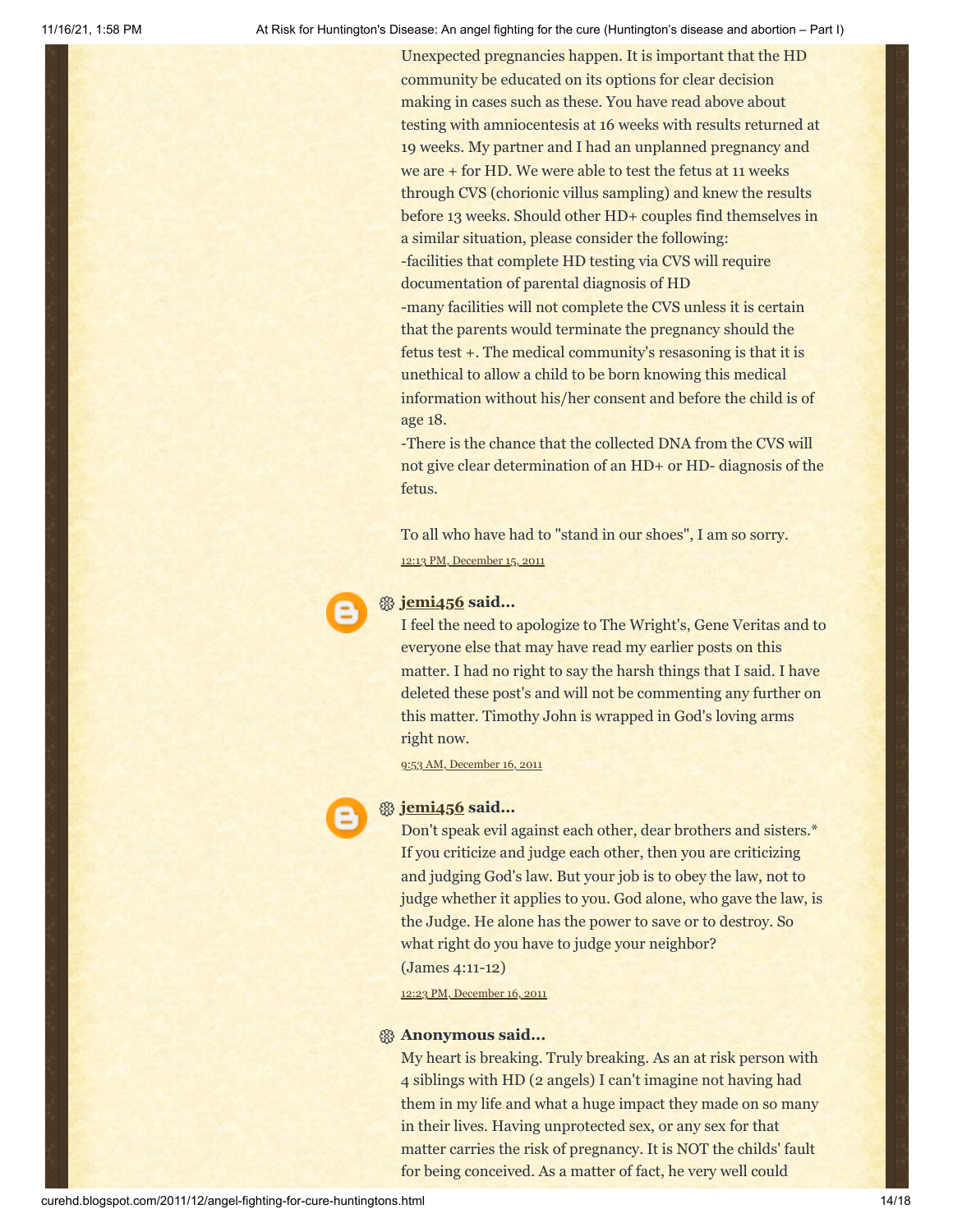grown up to be a huge contribution to eradicating this horrible disease. What you're saying is that we should just kill everyone now that has HD because they are suffering too much. OMG!!! The choice was taken away from that precious angel, and NOBODY has that right, only God and the individual. I am disgusted by the medical community for allowing this to happen or even make it a choice. And believe me, I know the pains of HD. I hate this disease. Who's to say there wouldn't have been a cure for him?Where's the hope? Our hope is in the Lord, and we cannot be the ones to take that away. Even though I don't support abortion, it would have been better to terminate the moment the pregnancy was discovered. Not that it's any better, but it seems less cruel. I know that his precious little soul is in His arms and now that is all that matters. But please, can we try and prevent this situation from happening again?? Don't play with God.

10:17 AM, [December](http://curehd.blogspot.com/2011/12/angel-fighting-for-cure-huntingtons.html?showComment=1324145859873#c3425403553722971541) 17, 2011

#### **kelley said...**

I think it is very disrespectful and rude for all of you to write nasty comments about their decision. Huntington's is a horrific disease. If these parents felt that they made the right decision, we need to support them. You can talk about how aweful you think they are and disagree with their belief with God. Being judgemental is not the answer. I am 22 years old and am at risk for having HD. It affects my life every single day! This disease runs my thoughts and my life constently. I refuse to have children until I am tested and if I have it I would never have children naturally and risk it. Whether you live a healthy life until you are 40 once this disease hits it ruins a life and it ruins a family. And once you know you are at risk, its no way of living. It amazes me how negative you all are. My prayers are with this family. God Bless. Hopefully your son will be the answer to a cure!!!

1:55 PM, [December](http://curehd.blogspot.com/2011/12/angel-fighting-for-cure-huntingtons.html?showComment=1324158901204#c7907655886911608037) 17, 2011



#### **[Valerie Berry](https://www.blogger.com/profile/07331003937518447036) said...**

Thank you so much for posting this! I have always been and always will be pro-choice. I have so much respect and admiration for this family for what they did.

- Valerie

2:50 PM, [January](http://curehd.blogspot.com/2011/12/angel-fighting-for-cure-huntingtons.html?showComment=1326408627986#c7406892760271841235) 12, 2012

#### **Anonymous said...**

My cousin is Michael Wright, we grew up together as children, we have both suffered the fall out form HD. Having to watch my grandmother and our aunt and his mother withstand the pain and turmoil that involves this disease. As of today 12/26/12 Michael's mother has passed this morning. And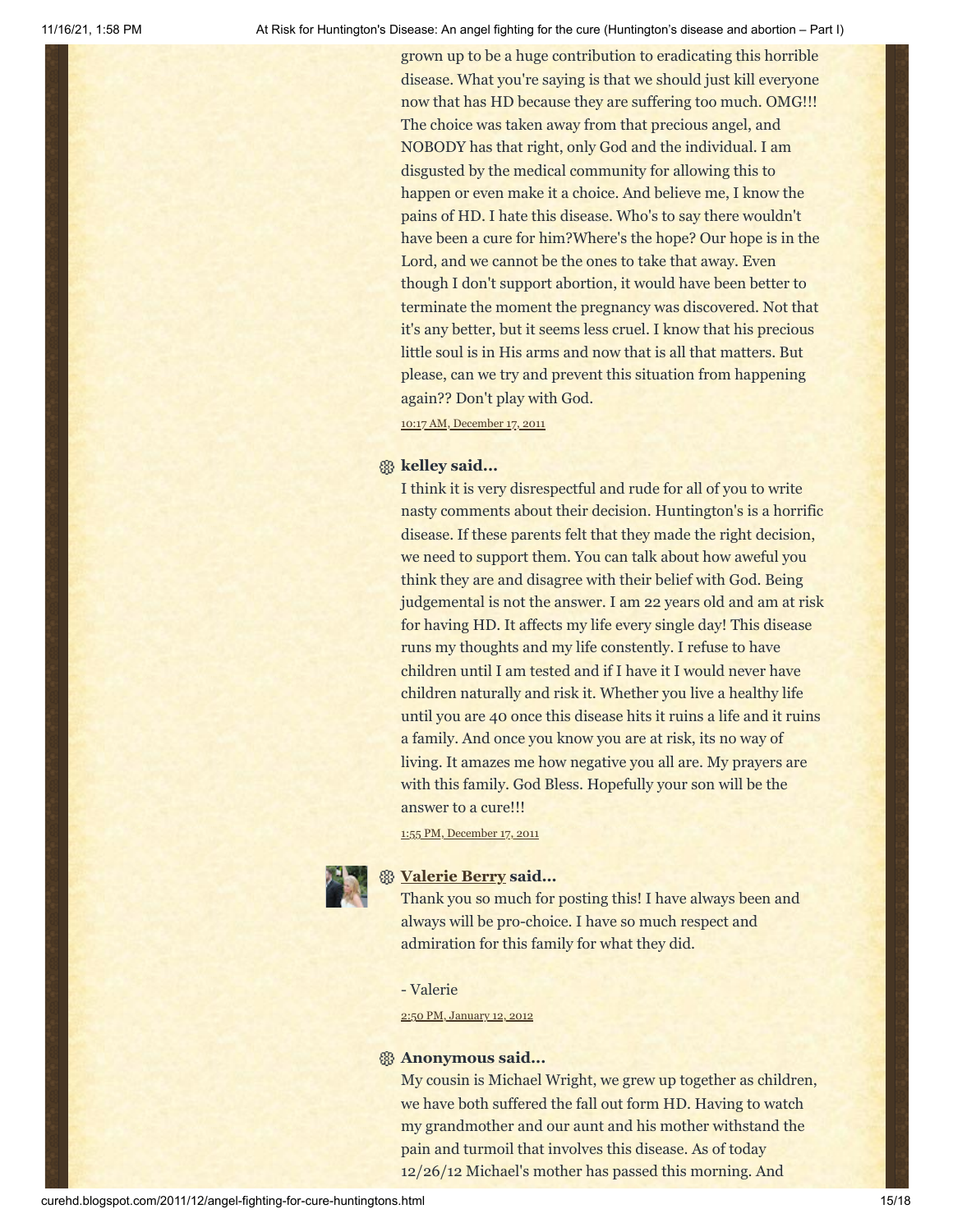hopefully with their sacrifices and belief in science rather than succumb to a life not knowing what will happen to their son, and instead give up their son to the greater good of helping families like then and yours is the most selfish display of courage. So save your bible scripts and wake up to realize that (God) can't help us understand how to eliminate this horrible disease. I have watched this disease take 3 lives slowly over years. I support my cousin and his wife 100%. Rest in peace my beloved aunt Gail and my wishes and love is with the Wrights in their time of grief.

Wednesday, December 26, 2012 06:35 PM by Gary brown 7:12 PM, [December](http://curehd.blogspot.com/2011/12/angel-fighting-for-cure-huntingtons.html?showComment=1356577942729#c4250403555988030675) 26, 2012



### **[Unknown](https://www.blogger.com/profile/03402066065702505370) said...**

*This comment has been removed by the author.* [12:40](http://curehd.blogspot.com/2011/12/angel-fighting-for-cure-huntingtons.html?showComment=1372059627865#c4212432197925606940) AM, June 24, 2013



#### **[Unknown](https://www.blogger.com/profile/03402066065702505370) said...**

*This comment has been removed by the author.* 1:00 AM, [June](http://curehd.blogspot.com/2011/12/angel-fighting-for-cure-huntingtons.html?showComment=1372060827733#c2760581782987571988) 24, 2013

#### **Anonymous said...**

I am compelled to share my story after reading about the Wrights and Kate. Two years ago my husband underwent testing for HD because his grandfather had the disease and we were starting to think about a family. It was done with no genetic counseling at a routine check-up by his primary care doctor. He found out his results through an email. He tested positive with a CAG repeat of 41. The good news is that his grandfather also had a 41, and didn't have symptoms until his early 80s. We hoped that my husband would follow the same pattern, however were determined not to pass this disease on to our children. Our plan was to have IVF with PGD.

A few months ago, we were surprised to find out that I had gotten pregnant. We debated all of our options and decided to move forward with having CVS; I knew the risks of passing on a much higher repeat to our child and didn't want to take that chance. I went for my first doctor's appointment, thinking I was 6 weeks pregnant but learned that I was actually 9 weeks pregnant. Since CVS is done between 10-12 weeks, we knew that we had to get the ball rolling. It was two weeks before they could get me in for the CVS appointment.

When I finally did go in, we met with the genetic counselor and were told that they would only do the procedure if we were planning on terminating the pregnancy based on the results. We were told that it could take up to four weeks to get the results since they sometimes have to culture the sample. I had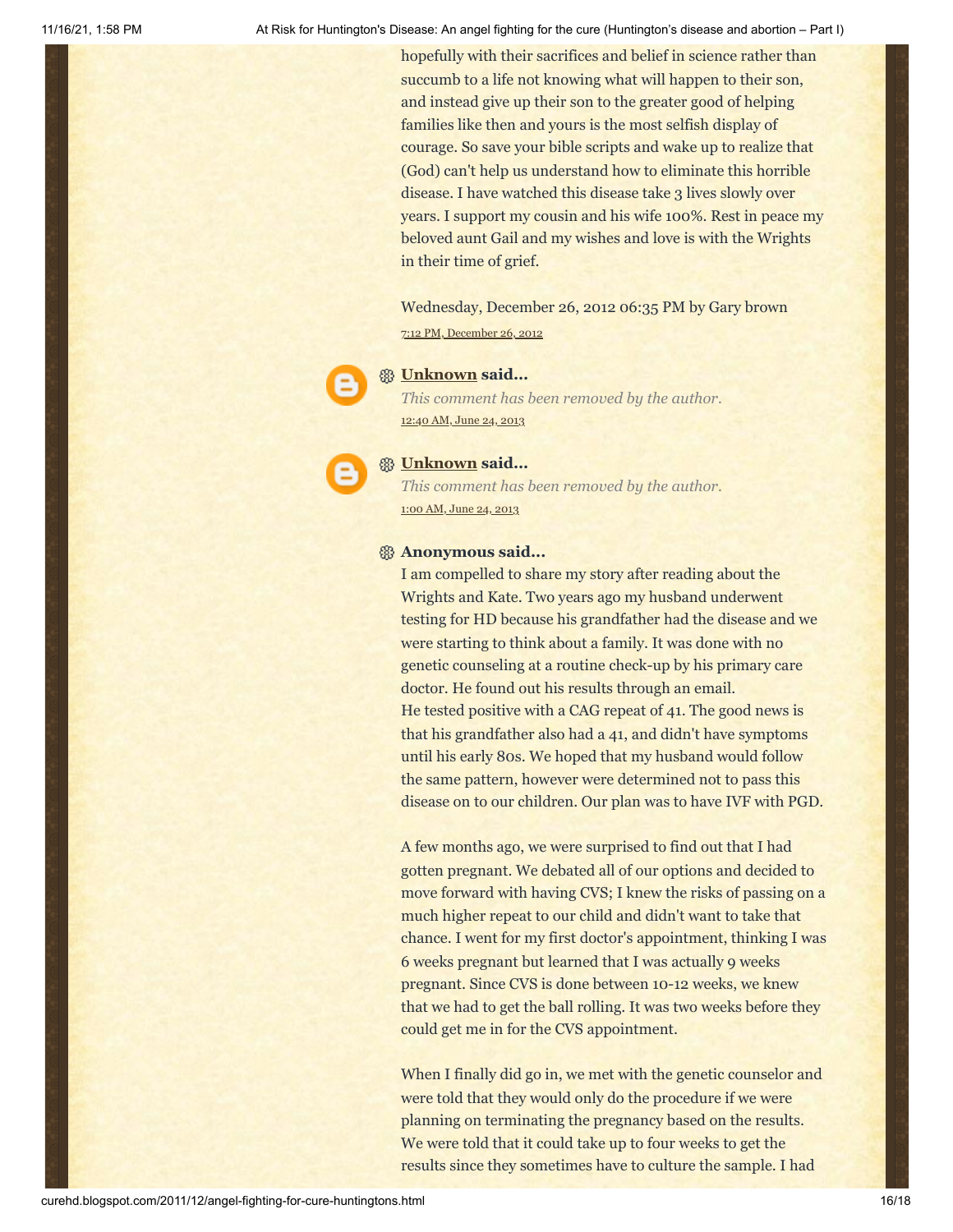the procedure done vaginally and had some complications. I actually ended up in the ER the next day because I was leaking amniotic fluid. Luckily, everything healed after two weeks of bed rest. Overall, the CVS process was not nearly as simple as I had imagined.

It took a total of three weeks before we learned our results. I was just about 15 weeks when we finally got the phone call from the genetic counselor. We were saddened to find out that our baby girl tested positive for HD with a repeat of 41, exactly the same as my husband and his grandfather. Even though we had initially decided to terminate an HD positive pregnancy, I was already in my second trimester and we felt that we really needed to think through our decision.

It took about an hour for us to decide. We had seen our babies head, hands, and feet on the ultrasound; she was moving around and growing, we loved her and wanted the best for her. My husband looked at me and said, "32 years ago, if my mom knew everything that we know now, there is not 1% of me that wishes I hadn't been born. This baby deserves a chance." According to the current research, she will be at least 55 before she has any symptoms, maybe older based on our family history. Fifty years is a long time in regards to research and medicine. It is also a long time to live a good life. She will have a

healthy childhood, a chance to go to college, a career, and maybe even a family.

Each year, on the anniversary of the date my husband found out his results, we share a bottle of champagne and toast to another year that we still have together. We count our blessings instead of our losses. Our daughter will now be with us each year as we make this toast and we will answer her questions honestly as they come. I pray everyday that we find a cure for this disease, but if we don't, I still know we are making the right decision. If we decide to have more children, there is no question that we will 100% go through IVF with PGD, regardless of the cost. It is the responsible and right thing to do, especially knowing what we know now; I also encourage others to do the same. However, my husband is right, our daughter does deserve a chance, Huntington's is part of who she is, her DNA, without it she would not exist and we would never get the chance to meet this unique and wonderful person.

[10:09](http://curehd.blogspot.com/2011/12/angel-fighting-for-cure-huntingtons.html?showComment=1402160989091#c8656125099171239406) AM, June 07, 2014

**[Unknown](https://www.blogger.com/profile/04099902606095260251) said...** I'm just as shocked!!! 5:16 AM, [October](http://curehd.blogspot.com/2011/12/angel-fighting-for-cure-huntingtons.html?showComment=1477052212839#c5722169991597423629) 21, 2016